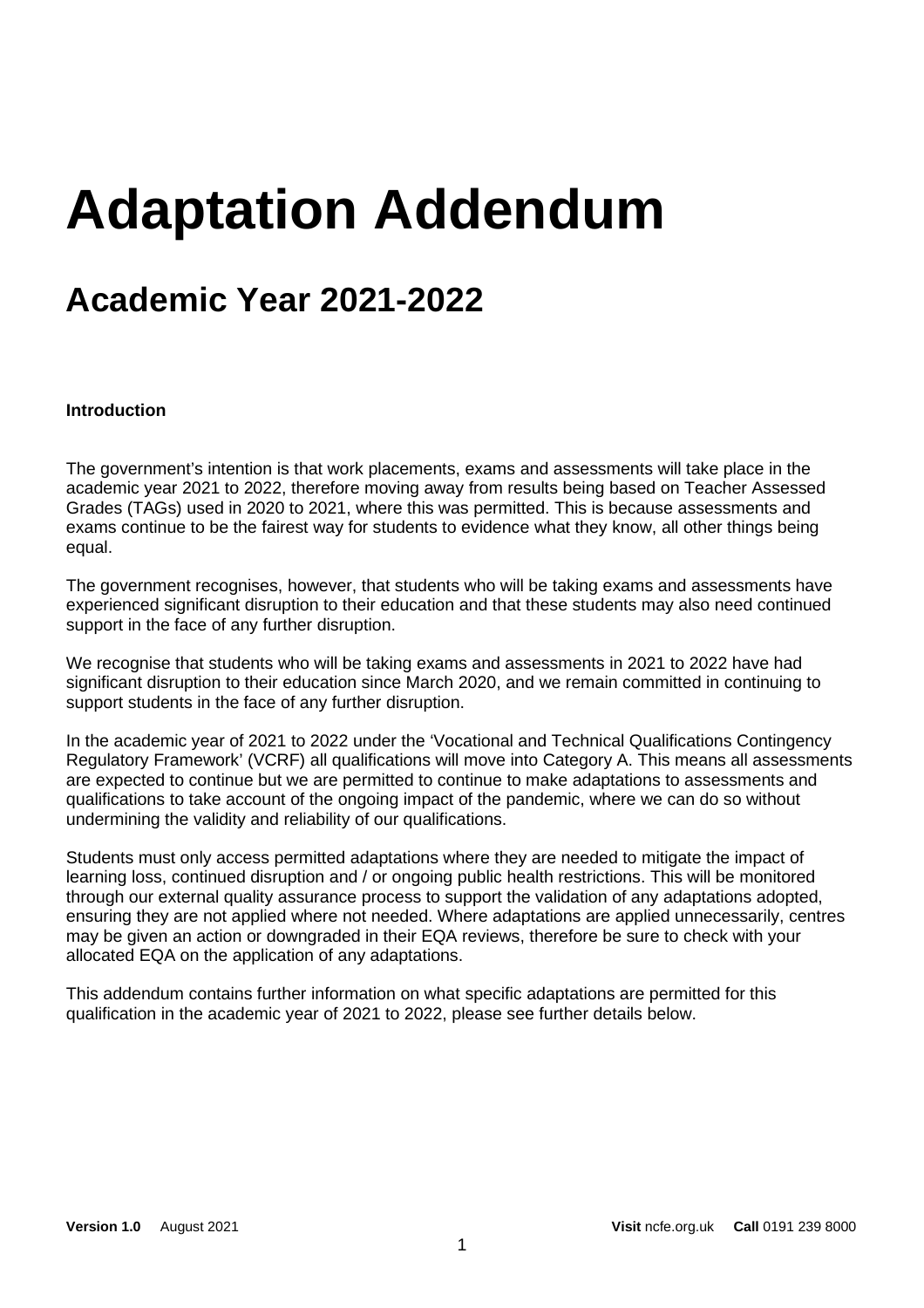## **Assessment adaptation**

| No.          | <b>Assessment</b>              | 2021/2022 Academic Year Adaptations                                                                                                                                                                                                                                                                                                                                                                                                                                                               |
|--------------|--------------------------------|---------------------------------------------------------------------------------------------------------------------------------------------------------------------------------------------------------------------------------------------------------------------------------------------------------------------------------------------------------------------------------------------------------------------------------------------------------------------------------------------------|
| $\mathbf{1}$ | Internal assessment: knowledge | All content must be delivered, and all assessment<br>criteria assessed.                                                                                                                                                                                                                                                                                                                                                                                                                           |
|              |                                | Internal assessment can be undertaken remotely for<br>Students, where required and where possible. We will<br>also continue to offer remote EQA reviews. Further<br>guidance on how to prepare for this can be found<br>here.                                                                                                                                                                                                                                                                     |
|              |                                | We believe that the flexibilities that centres already<br>have with respect to the types of evidence they may<br>use to meet knowledge-based assessment criteria,<br>are sufficient to enable most Students to continue to<br>mitigate the ongoing Covid-related risks. This includes<br>the continuation of the use of alternative assessment<br>methods or evidence where needed or required. You<br>can find further advice and guidance on the<br>preparation of portfolios of evidence here. |
|              |                                | To support with learning loss, remote learning where<br>required or where centres may experience continued<br>or localised disruption to learning, we've created<br>guidance to support a more streamlined approach to<br>assessment and to increase flexibility. We have<br>updated our guidance here and continue to permit the<br>use of 'centre devised assessments'.                                                                                                                         |
|              |                                | We would also encourage centres to consider how<br>they might use alternative and/or digital solutions to<br>gather and store evidence including, for example:<br>centre-set short response or multiple-choice tests<br>$\bullet$<br>professional discussion recordings<br>$\bullet$<br>annotated learning plans<br>$\bullet$<br>photos and videos.<br>$\bullet$                                                                                                                                  |
|              |                                | We've partnered up with VEO, who offer a digital<br>solution for <b>Video Enhanced Observations</b> (VEO).<br>VEO is a secure video online platform for recording<br>and tagging videos. It offers a more efficient way to<br>mark NCFE skills assessments, which can be                                                                                                                                                                                                                          |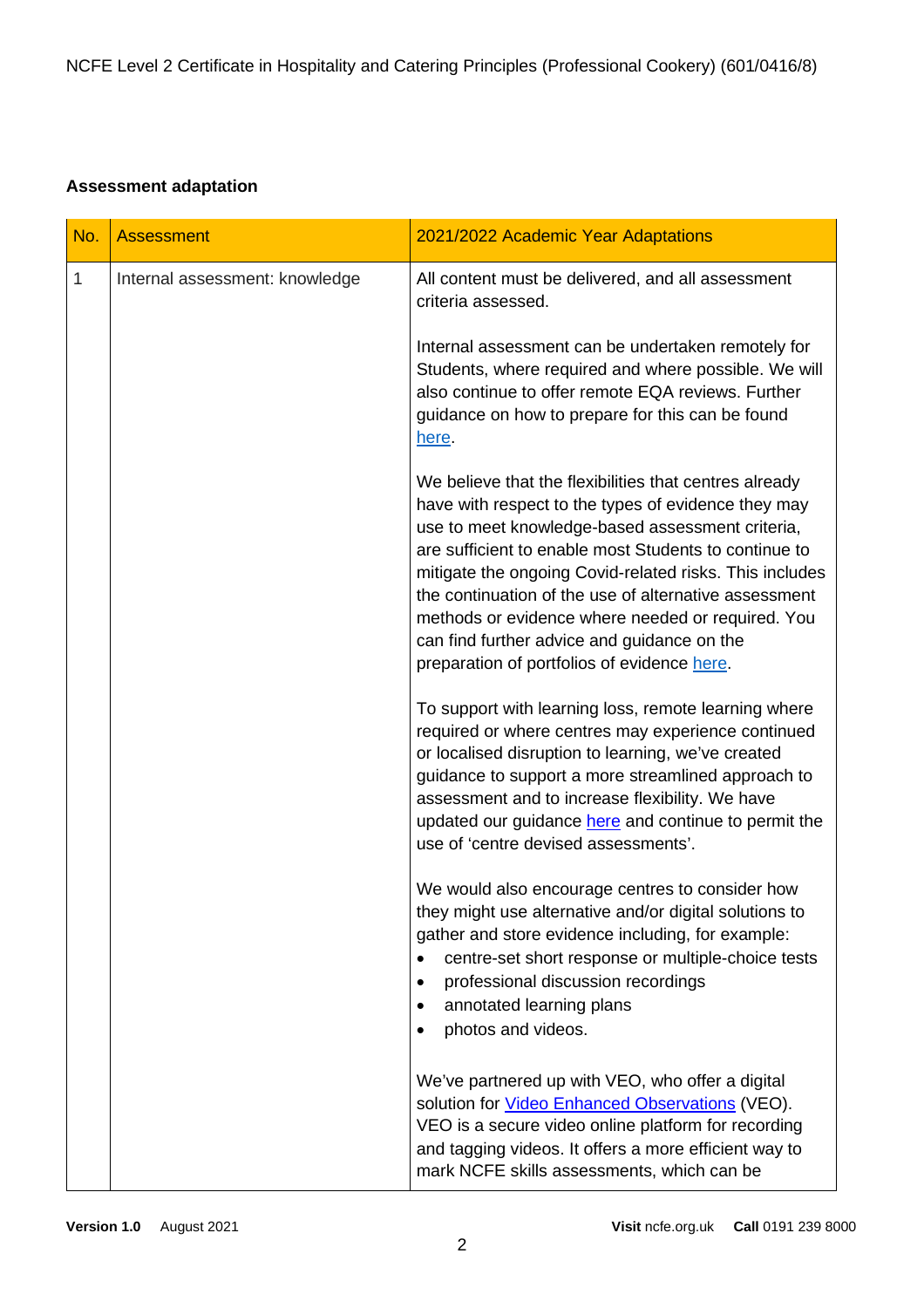|  | undertaken remotely. VEO empowers Students and<br>teachers by providing a simple and secure way to<br>capture observation-based assessments, that saves<br>time while preparing Students to pass skill-based<br>assessments. The platform allows you to digitally<br>record and mark practical assessments online and<br>remotely. Please see link here for further details. |
|--|------------------------------------------------------------------------------------------------------------------------------------------------------------------------------------------------------------------------------------------------------------------------------------------------------------------------------------------------------------------------------|
|  |                                                                                                                                                                                                                                                                                                                                                                              |